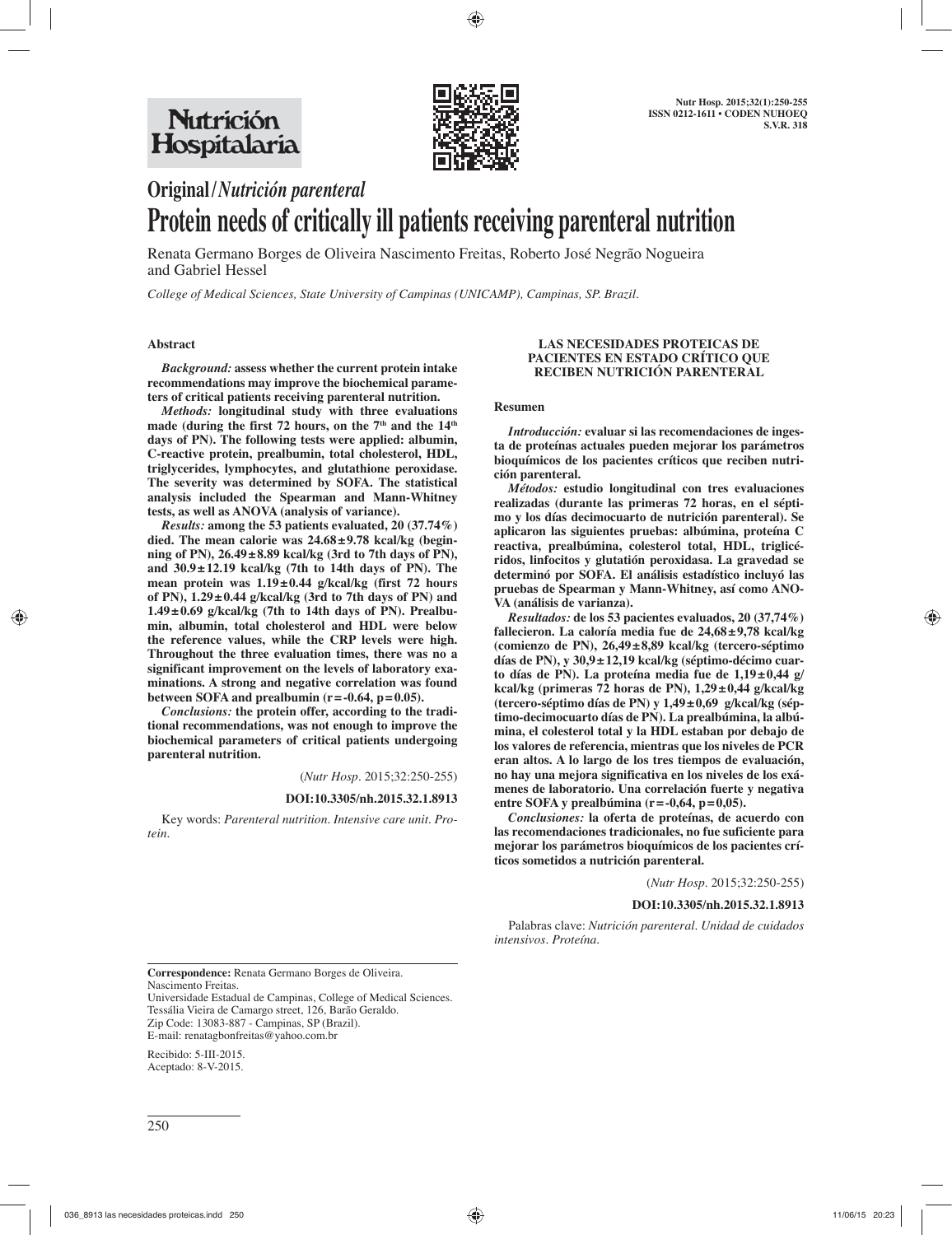# **Introduction**

Total or partial parenteral nutrition (PN) is necessary when the enteral nutrition (EN) may not be used or does not meet the needs of patients<sup>1</sup>. In general, using nutritional support is challenging on an intensive care unit<sup>2</sup>.

Patients who received care on an intensive care unit (ICU) do not characterize a homogeneous group, since diagnostics and complication degrees vary<sup>3</sup>. However, the aggression, whether infectious or not, creates a body response that is similar to stress or trauma. This response is commonly referred to as systemic inflammatory response syndrome (SIRS) with a major involvement of oxidative stress. It results from an excessive production of oxidant substances (free radicals) that require a major production of antioxidants, such as glutathione peroxidase  $(GPx)^4$ .

In the case of SIRS, there is a strong glyconeogenesis with mobilization of amino acids from the skeletal muscle, conjunctive tissue and viscera to repair tissues and for immunity stimulation (synthesis of immunoglobulins, acute phase proteins), characterizing hypercatabolism5 . Considering this great mobilization of protein reserves, the nutritional support is notoriously important.

Considering that previous studies indicate that the amount of protein offered may influence the clinical condition of the critical patient<sup>2-6</sup>, the objective of this study was to evaluate whether the current protein intake recommendations may improve the biochemical parameters of critical patients receiving parenteral nutrition.

# **Methods**

This longitudinal study was conducted with patients using PN, admitted to the ICU of a tertiary hospital of Campinas, SP, Brazil. This study was approved by the Ethics Committee of the School of Medical Sciences of UNICAMP. The evaluations were conducted on three different times (during the first 72 hours of PN, on the  $7<sup>th</sup>$  and  $14<sup>th</sup>$  days). Patients were monitored up to the end for prognostic evaluation (hospital discharge and death or admission time superior to 8 months – limit date for data collection).

The criteria to participate in the research were: ICU admission, use of PN indicated by the physician responsible for the patient and filling out the free and clear consent term.

The body mass index  $(BMI)^7$  was calculated from the weight and height values that were measured according to Lohman, Roche and Martorell<sup>8</sup>. When the patient showed an edema, the weight of the edema was subtracted from the total body weight, as recommended by Duarte Castellani<sup>9</sup>.

In circumstances where it was not possible to determine the body weight due to bed rest, an indirect method was used to estimate the body weight according to Chumlea et al.<sup>10</sup>. Similarly, in order to estimate the height, the arm spread was considered, according to Mitchell & Lipschitz<sup>11</sup>, and the knee height, as suggested by Chumlea, Steibaugh & Guo<sup>12</sup>.

The anthropometric evaluation was conducted by an adipometer (Lange Skinfold Caliper®), a stadiometer, a digital scale (Lider®) with capacity for 300 kg, and an inextensible tape measurement with 0.1 cm precision.

The albumin, C-reactive protein (CRP), prealbumin, total cholesterol, HDL cholesterol, triglyceride (TGL) and lymphocyte levels were dosed at the Laboratory of Clinical Pathology of the Hospital, using the following methods, respectively: colorimetric (bromocresol green), nephelometry, enzymatic colorimetric, direct enzymatic colorimetric, enzymatic colorimetric and automated global count (electronic counter) / differential count by microscopy automation.

Regarding glutathione peroxidase (GPx), the dosage was performed in the Exercise Laboratory of the Institute of Biology, Unicamp, based on the technique proposed by Paglia and Valentine13. The Randox Laboratory's RANSEL (RS504) ® kit was used to determine the GPx, which was analyzed from a 1 ml blood sample collected in a heparinized vial, stored at -80ºC. RANSEL RX Daytona at 340nm was used for reading the samples. Randox Laboratory's ransel control (SC692) ® was used as a control.

Reference values: prealbumin 20 - 40 mg/dL, albumin  $3.5 - 5.2$  g/dL, total cholesterol  $\lt$  200 mg/dL and ≥ 150 mg/dL, CRP ≤ 0.3 mg/dL, GPx 4171 - 10881 U/l, Lymphocytes 1000 - 4000/mm<sup>3</sup>, TGL ≤ 150 mg/ dL and  $HDL \geq 40$  mg/dL.

In order to classify the risk of complications (no, low, moderate and high risk of complications), the CRP/albumin relation was used, according to Correa et al $14$ .

The evaluation of severity was determined by calculating the score of sequential organ failure assessment  $(SOPA)<sup>15</sup>$ .

The ESPEN recommendations<sup>16</sup> were used to calculate the energy and protein requirement. Subsequently, the sum of macronutrients actually received by parenteral, enteral and oral routes was made.

Statistical treatment of collected data was performed using the statistical analysis system (SAS), version 9.2 software (SAS Institute Inc, 2002-2008, Cary, NC, USA). The Spearman correlation coefficient was used to assess linear association between parameters. The classification of values of this correlation was performed according to Mitra and Lankford<sup>17</sup>, considering from 0.30 to 0.40, a weak correlation; from 0.40 to 0.60, a moderate correlation; and over 0.60, a strong correlation.

The Mann-Whitney test was used for comparing variables between two groups (death and no death). In addition, aiming to compare the parameters evaluated,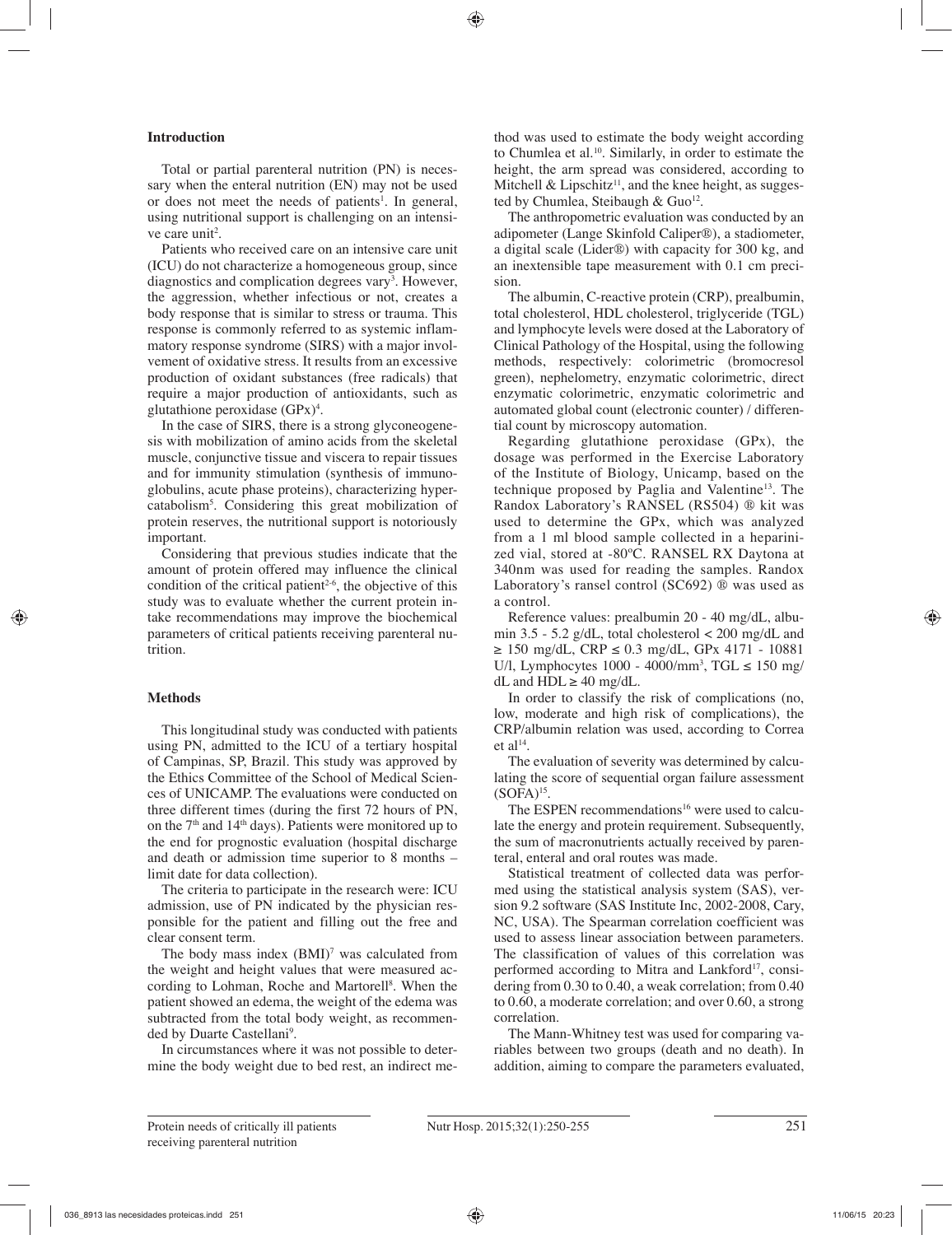considering times and the final outcome, the repeated measures of ANOVA with rank transformation was used. A significance level of 5% was adopted.

# **Results**

Fifty-three patients were evaluated (75.47% males and 24.53% females, with average age of 58.14 years old) and 20 patients (37.74%) died.

There was no significant difference dead patients and those who survived in relation to age ( $p = 0.13$ ). However, there was a significant difference on the SOFA values between the groups (death and no death) (Table I).

A trend was verified, suggesting a higher mortality rate among patients with lower BMI values ( $p = 0.056$ ) (Table I). According to the BMI, most patients 19/26  $(73.1\%)$  had a normal weight and  $5/26$   $(19.2\%)$  were overweight.

There was no significant correlation between SOFA and CRP, SOFA and GPx. However, a negative and strong correlation was found between SOFA and prealbumin (Table II).

| <b>Table I</b><br>Comparison of markers and inflammatory and nutritional status between the groups I (no death) and II (death) |              |                  |         |         |           |  |  |  |
|--------------------------------------------------------------------------------------------------------------------------------|--------------|------------------|---------|---------|-----------|--|--|--|
| Variable                                                                                                                       | Group        | $\boldsymbol{N}$ | Mean    | SD      | $P-value$ |  |  |  |
| SOFA0                                                                                                                          | I            | 16               | 3.39    | 2.80    | $0.01*$   |  |  |  |
| SOFA0                                                                                                                          | $\mathbf{I}$ | 10               | 6.40    | 2       |           |  |  |  |
| <b>CRP</b>                                                                                                                     | I            | 32               | 11.83   | 8.55    | 0.73      |  |  |  |
| <b>CRP</b>                                                                                                                     | $_{\rm II}$  | 13               | 11.70   | 2.50    |           |  |  |  |
| <b>GP<sub>x</sub></b>                                                                                                          | I            | 14               | 4638.78 | 1229.44 | 0.63      |  |  |  |
| <b>GP<sub>x</sub></b>                                                                                                          | $\mathbf{I}$ | 8                | 4457.33 | 3397.30 |           |  |  |  |
| Albumin                                                                                                                        | I            | 28               | 2.96    | 2.68    | 0.30      |  |  |  |
| Albumin                                                                                                                        | $_{\rm II}$  | 17               | 2.22    | 0.47    |           |  |  |  |
| Prealbumin                                                                                                                     | I            | 29               | 11.54   | 6.07    | 0.34      |  |  |  |
| Prealbumin                                                                                                                     | $\mathbf{I}$ | 11               | 8.83    | 1.84    |           |  |  |  |
| CRP/albumin                                                                                                                    | I            | 28               | 4.54    | 0.23    | 0.75      |  |  |  |
| CRP/albumin                                                                                                                    | $\mathbf{I}$ | 13               | 6.24    | 1.39    |           |  |  |  |
| BMI                                                                                                                            | I            | 19               | 23.77   | 15.89   | 0.056     |  |  |  |
| BMI                                                                                                                            | $\mathbf{I}$ | 7                | 21.02   | 16.36   |           |  |  |  |

 $CRP = C$ -reactive protein;  $GPx = glutathione peroxidase$ ;  $BMI = body mass index$ 

\* significance value, p < 0.05 - Mann-Whitney test.

**Table II** 

*Statistically significant correlations between nutritional and clinical markers*

| Correlations                     | $R$ -value | $P-value$ | Classification |
|----------------------------------|------------|-----------|----------------|
| Albumin and BMI                  | 0.41       | 0.05      | Moderate       |
| Albumin and Total cholesterol    | 0.45       | 0.00      | Moderate       |
| Albumin and prealbumin           | 0.43       | 0.01      | Moderate       |
| Prealbumin and CRP               | $-0.43$    | 0.01      | Moderate       |
| Prealbumin and CRP/Alb           | $-0.50$    | 0.00      | Moderate       |
| Prealbumin and total cholesterol | 0.35       | 0.04      | Weak           |
| Total cholesterol and CRP        | 0.34       | 0.03      | Weak           |
| Total cholesterol and CRP/Alb    | $-0.44$    | 0.01      | Moderate       |
| Total cholesterol and TGL        | 0.46       | 0.00      | Moderate       |
| SOFA and prealbumin              | $-0.64$    | 0.05      | Strong         |

 $CRP = C$ -reactive protein;  $BMI = body$  mass index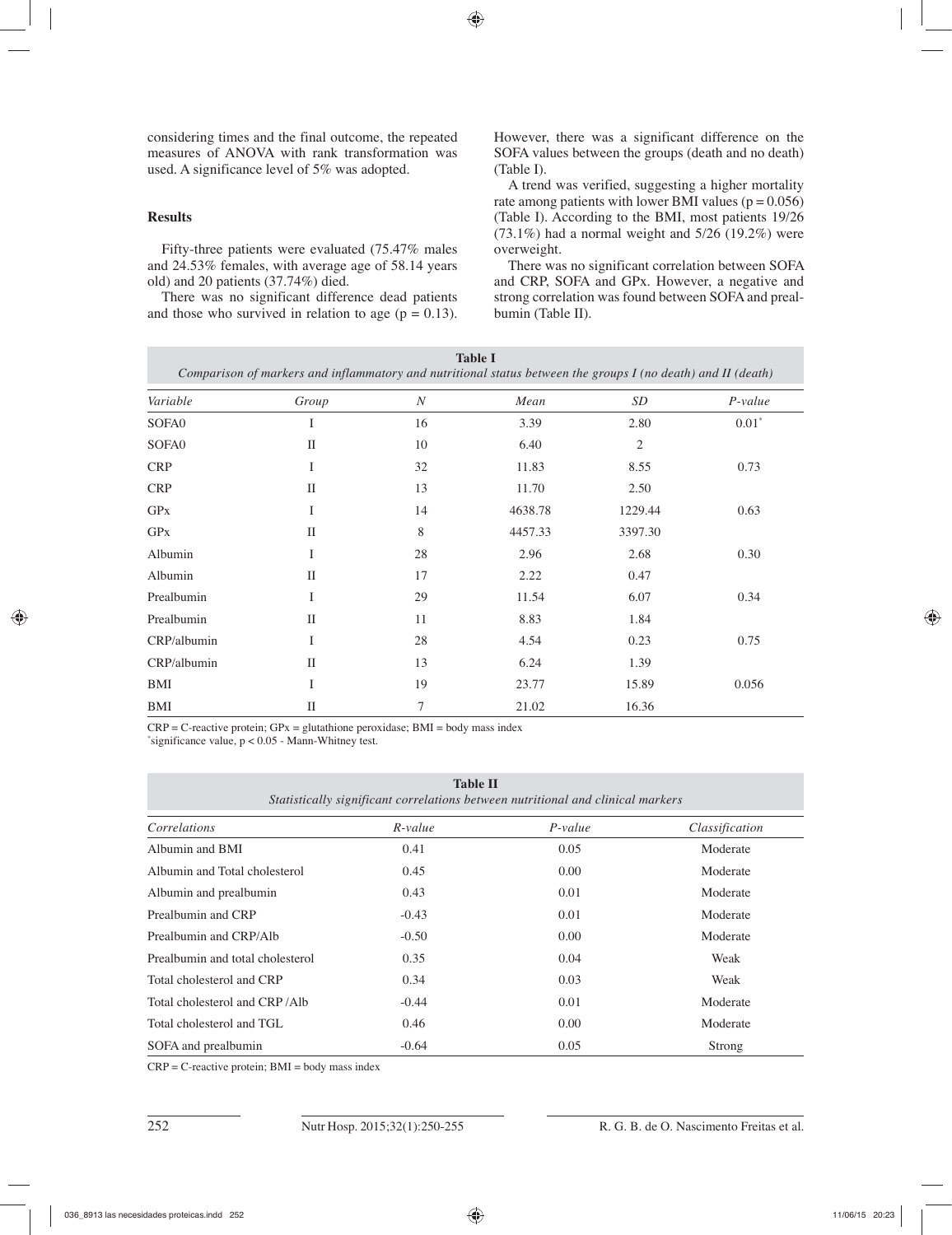Considering the CRP/albumin relation, 29/41 (70.73%), the patients showed a high risk of complications. Among them, 9 (31.03%) died, 2 (6.9%) remained hospitalized, and 18 (62.07%) were discharged from the hospital. Regarding those patients classified as patients with low or no risk of complications (5/41; 12.2%), all of them were discharged from the hospital.

In patients in general, while the prealbumin, albumin, total cholesterol and HDL cholesterol levels were below the reference levels, the CRP levels were high. Throughout the three evaluation times, there was no statistically significant improvement on the levels of laboratory examinations.

Table III shows the mean calories and macronutrients received by parenteral, enteral or oral nutrition.

# **Discussion**

The negative correlation between the high CRP levels and the low levels of the other examinations (total cholesterol, HDL cholesterol, and prealbumin) characterized the inflammatory process, according with the literature<sup>18,19,20</sup>.

We verified a strong correlation of SOFA and prealbumin. On the research by Sullivan, Sun and Walls<sup>21</sup>, they observed that patients with low levels of prealbumin showed a higher death rate. This protein is the one that is less affected by hepatic diseases and by the hydration condition<sup>22</sup>.

In addition, a low activity of GPx was verified (in the total blood) in most part of the population. Such enzyme, which depends on selenium, is part of the defense mechanism, which, according to the severity of the lesion or the infection, is consumed in a higher amount.

A trend that suggests a higher mortality rate among patients with lower BMI values was verified. It is possible that with a higher sample such correlation is confirmed and, thus, evaluating the nutritional condition through BMI could be considered a prognostic factor.

Other studies $2^{3,24}$  reported that low BMI values were associated with high mortality.

The CRP/albumin relation was not considered a prognostic instrument. However, all patients classified as low and no risk patients were discharged from the hospital. The CRP/albumin relation is effective to classify the risk of complications $14,25$ .

During the inflammation process, a hypoalbuminemia condition is common, mainly on critical patients, due to the severe reduction on the protein synthesis and to an increased protein degradation<sup>26</sup>.

In our study, the offer of  $1,19 \pm 0,44$  g/kg/day of protein (during the first 72 hours of PN),  $1,29 \pm 0,44$ g/kg/day ( $3<sup>rd</sup>$  to  $7<sup>th</sup>$  days of PN) and  $1,49 \pm 0,69$  g/kg/ day of protein ( $7<sup>th</sup>$  to  $14<sup>th</sup>$  day of PN) (according to the recommendation by ESPEN<sup>16</sup>) was not enough to improve the levels of prealbumin and other biochemical parameters, throughout the three evaluation times. It is possible that this may have happened due to the persistence of a severe inflammation, as indicated by the consistently high values of CRP.

Gentile et al.<sup>27</sup> state that patients who survive infection, sepsis and the systemic inflammatory response syndrome (SIRS) may progress to persistent inflammation, immunosuppression and catabolism syndrome (PICS), with rare possibilities of reverting the clinical condition.

Despite the fact that not all parameters were collected to diagnose PICS, since this was not the objective of this study, most patients met some of the criteria (admission time  $> 10$  days; albumin  $<$  3; CRP  $>$ 150 mg / dL; lymphocytes  $< 800 / \text{mm}^3$ ).

Therefore, it is undeniable that innovative strategies are necessary to rebalance the immunological system, making it possible for the condition to improve and for the patient to recover.

In the area of nutritional support, one of the strategies that is under discussion is the contribution of infusing amino acids for protein synthesis $28$ .

In a retrospective study, the offer of  $1.2$  g/kg/day of protein was considered ideal<sup>29</sup>. Another research<sup>30</sup> showed a reduction of catabolism due to the ingestion of protein (1.1-1.5 g/kg/day). Allingstrup et al<sup>31</sup> and Weijs et al<sup>6</sup> reported that the supply of protein  $(1.2-1.5)$ g/kg/day) was associated to lower mortality.

Singer et al<sup>2</sup> recommend the initial offer of 1.5  $g/kg/$ day of protein, regardless of the calorie intake. In case

| <b>Table III</b><br>Mean calories and nutrients received by the patient during the three times of assessment |               |             |             |            |              |            |             |            |             |
|--------------------------------------------------------------------------------------------------------------|---------------|-------------|-------------|------------|--------------|------------|-------------|------------|-------------|
| Time                                                                                                         | Calories      | Cal/Kg      | Ptn(g)      | Ptn/kg     | CHO(g)       | CHO/kg     | Lip(g)      | Lip/kg     | Weight (kg) |
| Up to $72h$                                                                                                  | $1595.85 \pm$ | $24.68 \pm$ | $76,85 \pm$ | $1,19 \pm$ | $232,33 \pm$ | $3.49 \pm$ | $49,87 \pm$ | $0.79 \pm$ | $65,92 \pm$ |
|                                                                                                              | 541.24        | 9,78        | 25,75       | 0.44       | 84,97        | 1,55       | 16,95       | 0,30       | 10,7        |
| 3rd to 7th day                                                                                               | $1790.32 \pm$ | $26.49 \pm$ | $87,44 \pm$ | $1.29 \pm$ | $263.06 \pm$ | $3.70 \pm$ | $54.06 \pm$ | $0.83 \pm$ | $64.07 \pm$ |
|                                                                                                              | 576,8         | 8,89        | 29,22       | 0.44       | 90,06        | 1,39       | 18,58       | 0.24       | 12,2        |
| 7th to 14th day                                                                                              | $1947,33 \pm$ | $30.9 \pm$  | $97,80 \pm$ | $1.49 \pm$ | $283.27 \pm$ | $4.45 \pm$ | $57.27 \pm$ | $0.94 \pm$ | $53.0 \pm$  |
|                                                                                                              | 625,6         | 12,19       | 30,66       | 0.69       | 93.23        | 1.92       | 22.41       | 0.24       | 4,32        |

 $Cal = calorie$ ;  $Ptn = protein$ ;  $CHO = carbohydrate$ ;  $Lip = lipids$ .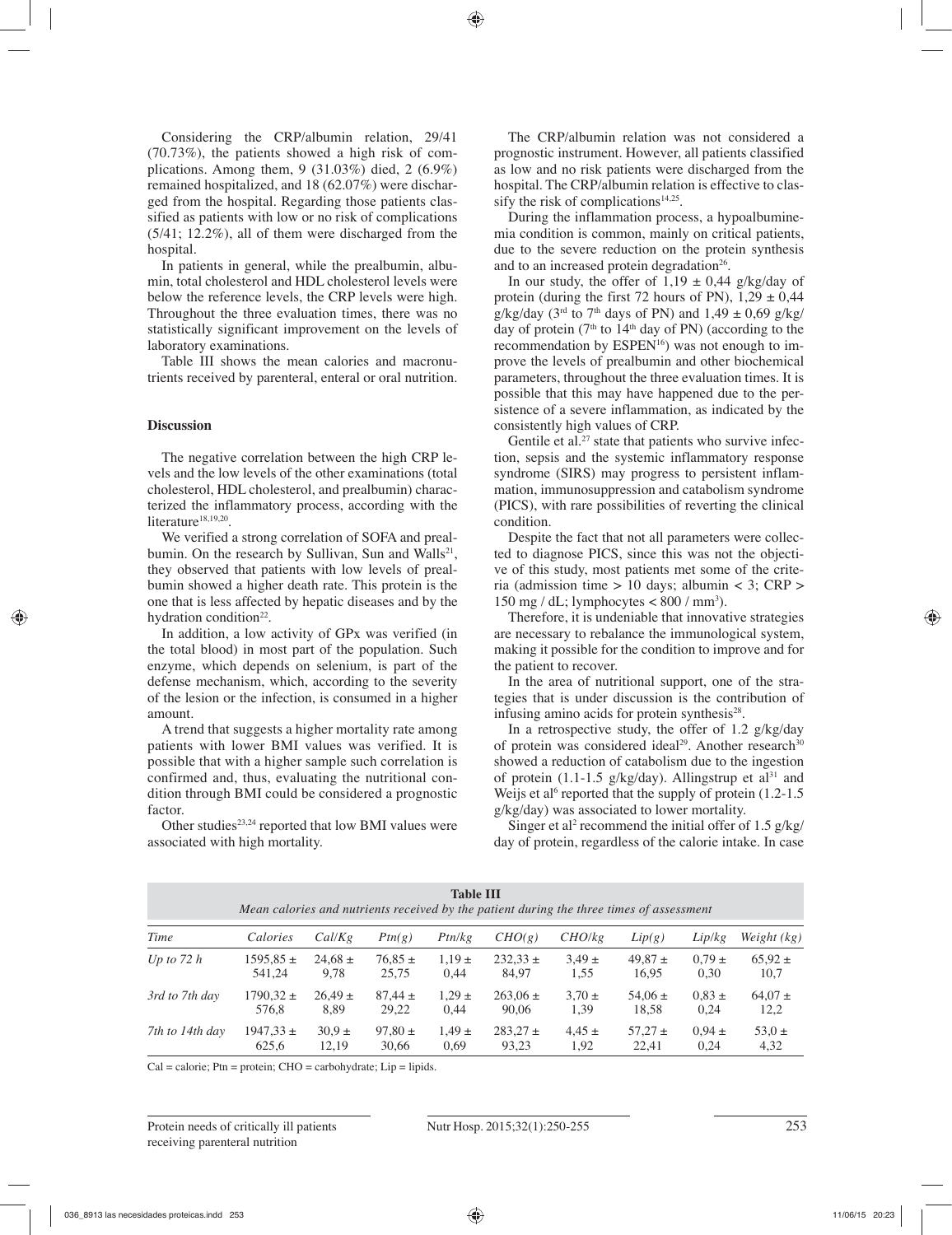the patients remains under hospitalization, the high protein intake may be combined with the calories to avoid proteolysis.

In a systematic review, the authors refer to the lack of strong evidence, but suggest that offering 2.0-2.5 g/kg/day of protein may be ideal and safe for critical patients<sup>32</sup>.

There is a trend in the literature to recommend higher doses of protein to critical patients, however, a point to be explored would be the maximal protein dose that may be administered with no adverse effects and that reflects s noticeable benefits on the laboratory examinations.

# *Limitations of the study*

BMI is imprecise in critically ill patients because their hydration condition may alter the body weight. We tried to minimize the imprecision of the BMI using the recommendation by Duarte & Castellani<sup>9</sup>, discounting the weight of the edema found in patients.

To determine the energy requirements, indirect calorimetry is recommended, but, according to ESPEN<sup>16</sup> in the absence of indirect calorimetry, 25 kcal/kg/day of energy is recommended in the initial acute phase, increasing the target over the next 2–3 days.

# **Conflict of interest**

There are no conflicts of interest to declare.

Financial support of the Coordination for the Improvement of Higher Education Personnel (Capes) and Fund to Support Teaching, Research and Extension (FAEPEX).

# **Acknowledgements**

Appreciation is mainly to the research participants who volunteered for the study. The authors thank the financial support of the Coordination for the Improvement of Higher Education Personnel (Capes) and Fund to Support Teaching, Research and Extension (FAE-PEX). The research was carried at the State University of Campinas UNICAMP - São Paulo, Brazil.

# **References**

- 1. Kreymann KG, Berger MM, Deutz NE, et al. ESPEN guideline on enteral nutrition: intensive care. *Clin Nutr Edinburgh* 2006;25(2):210-223.
- 2. Singer P, Hiesmayr M, Biolo G, Felbinger TW, Berger MM, Goeters C, et al. Pragmatic approach to nutrition in the ICU: Expert opinion regarding which calorie protein target. *Clinical Nutrition* 33; 2014: 246-251.
- 3. Moreno R, Vincent JL, Matos R, Mendonca A, Cantraine F, Thijs L, et al. The use of maximum SOFA score to quantify or-

gan dysfunction/failure in intensive care. Results of a prospective, multicentre study. Working Group on Sepsis related Problems of the ESICM. *Intensive Care Med* 1999;25(7):686-696.

- 4. Shenkin A. Selenium in intravenous nutrition. *Gastroenterology* 2009;137(5): s61-s69.
- 5. Lucas MCS, Fayh APT. Estado nutricional, hiperglicemia, nutrição precoce e mortalidade de pacientes internados em uma unidade de terapia intensiva. *Rev Bras Ter Intensiva* 2012; 24(2):157-161.
- 6. Weijs PJ, Stapel SN, de Groot SD, Driessen RH, de Jong E, Girbes AR, et al. Optimal protein and energy nutrition decreases mortality in mechanically ventilated, critically ill patients: a prospective observational cohort study. *J Parenter Enteral Nutr* 2012;36:60e8.
- 7. Lohman TG, Roche AF, Martorell R. *Anthropometric standardization reference manual. Champaign: human. Kinetics books;* 1988.
- 8. World Health Organization. Physical Status: the use and interpretation of anthropometry. Geneva, Switzerland: *WHO*;1995. (WHO Technical Report Series, nº 854).
- 9. Duarte AC, Castellani FR. *Semiologia Nutricional.* Rio de Janeiro: Ed. Axcel books do Brasil Ltda;2002.
- 10. Chumlea WC, Guo S, Roche AF, Steibaugh ML. Prediction of body weight for the nonambulatory elderly from anthropometry. *J Am Diet Assoc* 1988;88:564-586.
- 11. Mitchell, CO, Lipschitz DA. Arm length measurement as an alternative to height in nutritional, assessment of the elderly. *JPEN* 1982;6:226-229.
- 12. Chumlea WC, Guo S, Steibaugh ML. Prediction of stature from knee height for black and white adults and children with application to mobility-impaired or handicapped persons. *J Am Diet Assoc* 1994;94(12):1385-1391.
- 13. Paglia DE, Valentine WN J. Studies on the quantitative and qualitative characterization of erythrocyte glutathione peroxidase. *Clin Med* 1967; 70: 158.
- 14. Corrêa CR, Angeleli AYO, Camargo NR, Barbosa L, Burini RC. Comparação entre a relação PCR/albumina e o índice de prognóstico inflamatório nutricional. *J. Bras. Patol. e Med. Lab* 2002;38:183-190.
- 15. Vincent JL, Moreno R, Takala J, et al. The SOFA (Sepsis-related Organ Failure Assessment) score to describe organ dysfunction/failure. On behalf of the Working Group on Sepsis-Related Problems of the European Society of Intensive Care Medicine. *Intensive Care Med* 1996;22:707-710.
- 16. Singer P, Berger MM, Berghe GVd, et al. ESPEN Guidelines on Parenteral Nutrition: Intensive care. *Clin Nutr* 2009;28:387-400.
- 17. Mitra A, Lanforkd S. Research methods in park, recreation and leisure services. Champaign: Sagamore Publishing; 1999.
- 18. Kaplan, M.H. C-reactive protein: relation to disease and pathological significance. *Ann N York Acad Sci* 1982;389:419-22.
- 19. Moldawer LL, Copeland EM. Proinflammatory cytokines, nutritional support, and the cachexia syndrome: Interactions and therapeutic options. *Cancer* 1997;79:1828-1839.
- 20. Wendel M, Paul R, Heller AR. Lipoproteins in inflammation and sepsis. II. Clinical aspects. *Intensive Care Med* 2007;33:25-35.
- 21. Sullivan DH, Sun S, Walls RC. Protein-energy undernutrition among elderly hospitalized patients: a prospective study. *JAMA* 1999;281:2013-9.
- 22. Beck FK, Rosenthal TC. Prealbumin: a marker for nutritional evaluation. *Am. Fam. Physician* 2002;65:1575-1578.
- 23. Garrouste-Orgeas M, Troche G, Azoulay E et al. Body mass index. An additional prognostic factor in ICU patients. *Intensive Care Med* 2004;30:437-443.
- 24. Escribano JA, Gómez-Tello V, Santana SR. Valoración del estado nutricional en el paciente grave. *Nutr Hosp* 2005; 20:5-8.
- 25. Claxtron, B. The prognostic inflammatory and nutritional index in traumatized patients receiving enteral nutrition support. *J. Parenter. Enteral Nutr*,16: 85-6, 1992.
- 26. Plank LD, Connolly AB, Hill Gl. Sequential changes in the metabolic response in severely septic patients during the first 23 days after the onset of peritonitis. *Ann Surg* 1998;228:146e58.
- Gentile LF, Cuenca AG, Efron PA, Ang D, McKinley BA, Moldawer LL, Moore FA. Persistent inflammation and im-